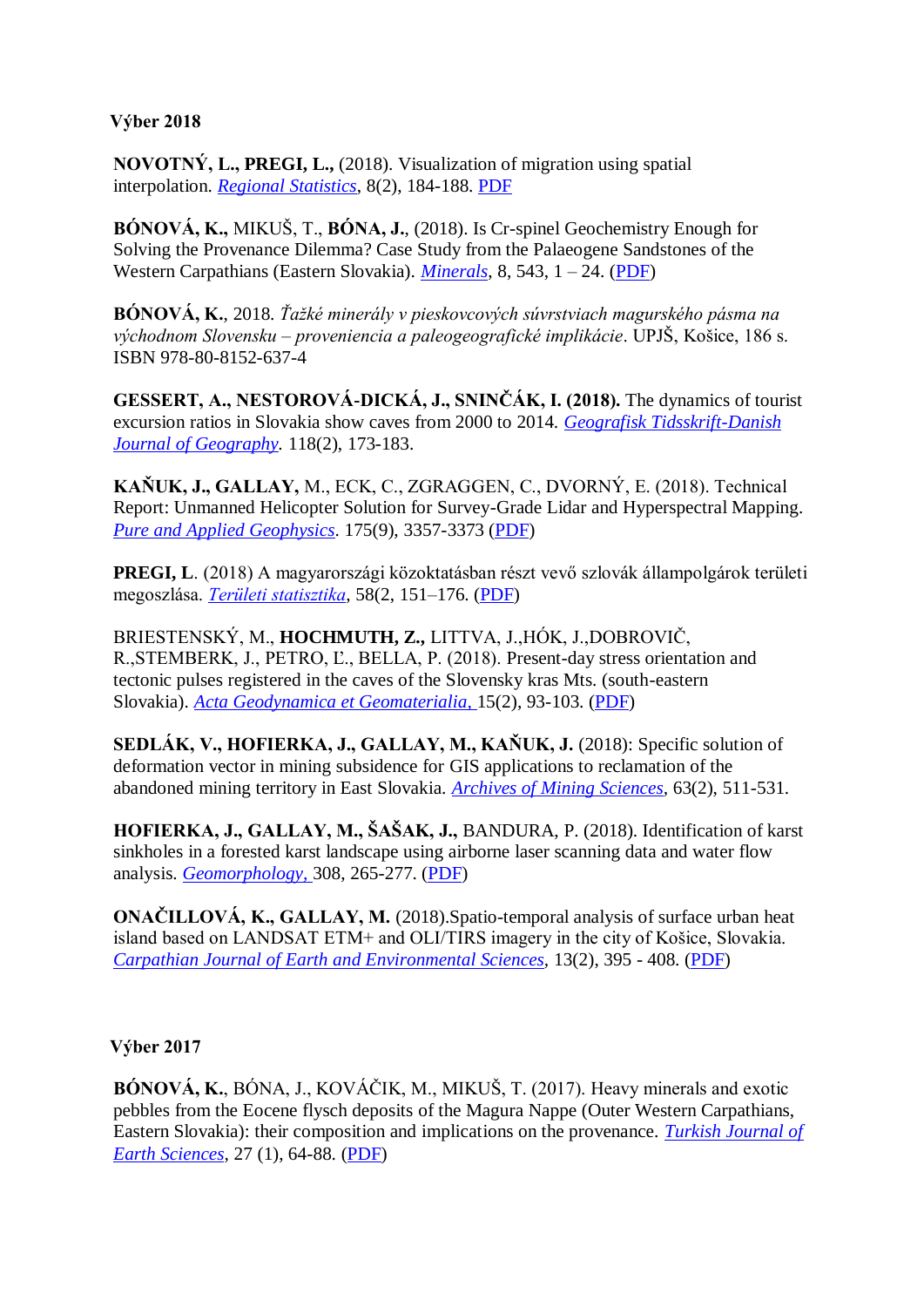**HOFIERKA, J., GALLAY, M., KAŇUK, J., ŠUPINSKÝ, J., ŠAŠAK, J.** (2017). Highresolution urban greenery mapping for micro-climate modelling based on 3D city models. *The International Archives of the Photogrammetry, Remote Sensing and Spatial Information Sciences (ISPRS [Archives\)](https://www.int-arch-photogramm-remote-sens-spatial-inf-sci.net/XLII-4-W7/7/2017/)*, XLII-4/W7, 7-12. [\(PDF\)](https://www.int-arch-photogramm-remote-sens-spatial-inf-sci.net/XLII-4-W7/7/2017/isprs-archives-XLII-4-W7-7-2017.pdf)

**HOFIERKA, J., LACKO, M.,** ZUBAL, S. (2017). Parallelization of interpolation, solar radiation and water flow simulation modules in GRASS GIS using OpenMP. *[Computers &](https://doi.org/10.1016/j.cageo.2017.07.007)  [Geosciences,](https://doi.org/10.1016/j.cageo.2017.07.007)* 107, 20-27.

**BUCHER, S.** (2017). A Spatial Bibliometric Analysis of Central European Sociology Journals in the Web of Science Database. *[Polish Sociological Review,](http://polish-sociological-review.eu/index.php/psr1982017/)* 198, 255-261.

**BUCHER, S.** (2017). Environmental performance as one of the indicators of sustainable development in Asia, *[Journal of Environmental Biology](http://www.jeb.co.in/journal_issues/201701_jan17/paper_09.pdf)*, 38 (1), 67-74.

SLIVKOVÁ, S., **BUCHER, S.** (2017): Dark tourism and its reflection in post-conflict destinations of Slovakia and Croatia. *[Geojournal of Tourism and Geosites,](https://www.scopus.com/record/display.uri?eid=2-s2.0-85020096957&origin=resultslist&sort=plf-f&src=s&sid=9B4BC80C17DAB38F548FAA132CF646A5.wsnAw8kcdt7IPYLO0V48gA%3a290&sot=autdocs&sdt=autdocs&sl=18&s=AU-ID%2855391305000%29&relpos=1&citeCnt=0&searchTerm=)* 19 (1), 22-34.

**NOVOTNÝ, L., PREGI, L.** (2017). Selective migration of population subgroups by educational attainment in the urban region of Bratislava. *[Geografický časopis,](https://www.sav.sk/index.php?lang=sk&doc=journal-list&part=list_articles&journal_issue_no=11114137)* 69 (1), 21-39. [\(PDF\)](https://www.sav.sk/journals/uploads/06071200Novotny,%20Pregi.pdf)

**BARABAS, D**., BÓNA J., KLEIN D., BALÁŽOVIČOVÁ L. (2017). Morphometric and geological conditions for sediment accumulation in the Udava River, Outer Carpathians, Slovakia. *[Journal of Geographical Sciences](http://link.springer.com/journal/11442)*, 27(8), 981-998.

CHODKOWSKA-MISZCZUK, J., **KULLA, M., NOVOTNÝ, L.** (2017). The role of policy support in agricultural biogas energy production in Visegrad countries. *[Bulletin of](https://www.degruyter.com/view/j/bog)  [Geography](https://www.degruyter.com/view/j/bog)*, 35(1), 19–34.

**HOFIERKA, J., GALLAY, M., KAŇUK, J., ŠAŠAK, J.** (2017). Modelling Karst Landscape with Massive Airborne and Terrestrial Laser Scanning Data. In: Ivan, I., Singleton, A., Horák, J., Inspektor, T. (eds.) *[The Rise of Big Spatial Data, Lecture Notes in](http://www.springer.com/gp/book/9783319451220)  [Geoinformation and Cartography](http://www.springer.com/gp/book/9783319451220)*, Springer International Publishing, 141-154. ISBN: 978-3- 319-45122-0

**BÓNOVÁ, K.**, SPIŠIAK, J., BÓNA, J., KOVÁČIK, M. (2017). Chromian spinels from the Magura Unit (Western Carpathians, Eastern Slovakia) – their petrogenetic and palaeogeographic implications. *[Geological Quarterly](https://gq.pgi.gov.pl/article/view/25357)*, 61 (2), 3-17. [\(PDF\)](https://gq.pgi.gov.pl/article/view/25357/pdf_1287)

## **Výber 2016**

**NOVOTNÝ, L., CSACHOVÁ, S., KULLA, M., NESTOROVÁ-DICKÁ, J., PREGI, L.** (2016): Development Trajectories of Small Towns in East Slovakia. European Countryside, 8(4), 373-394.

**GESSERT, A.** (2016).Geomorphology of the Slovak Karst (Eastern Part). *[Journal of](http://www.tandfonline.com/doi/full/10.1080/17445647.2016.1202874)  [Maps,12, Issue sup1, 285-288](http://www.tandfonline.com/doi/full/10.1080/17445647.2016.1202874)*.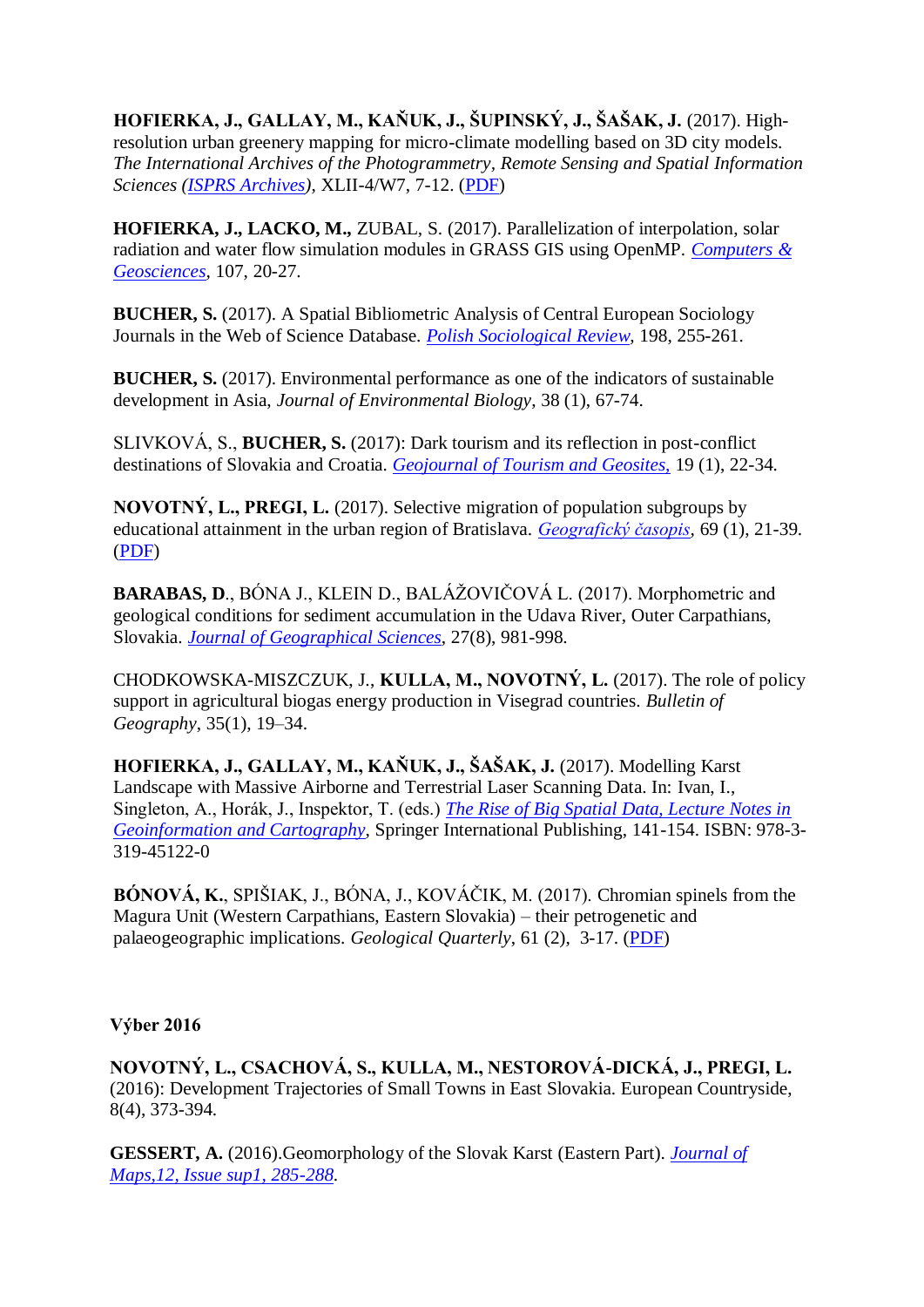FARKAŠOVSKÝ, R., **BÓNOVÁ, K.,** KOŠUTH, M**.** (2016). Microstructural, modal and geochemical changes as a result ofgranodiorite mylonitization. Case study from the Rolovská shear zone in the Čierna hora Mts, Western Carpathians. [Geologos,](http://www.geologos.com.pl/pdf/Geologos-22-3-Farkasovsky.pdf) 22 (3), 171-190.

**BUCHER, S.** (2016). Konkurencieschopnosť a regionálne disparity v Európe: vybrané ekologické, sociálne a ekonomické indikátory. Monografia. Ústav geografie Prírodovedeckej fakulty UPJŠ, 96 s.

**BUCHER, S.** (2016). Ageing of the Population in the Russian Federation: The Current Trends and Indicators. *Herald of the Russian Academy of Sciences*, 86 (2), 97-104. [\(link\)](http://link.springer.com/article/10.1134/S1019331616020027)

BRUTOVSKÁ, G., **BUCHER, S.** (2016). Teoretický koncept aktívnej politiky trhu práce z pohľadu ekonomickej sociológie. *Sociológia*, 48(4), 340-356. [\(PDF\)](https://www.sav.sk/journals/uploads/09061218Brutovska%20-%20Bucher%20OK%20opravene%20autormi.pdf)

**BUCHER, S.** (2016)**.** Measuring of Environmental Performance Index in Europe. *Rocznik Ochrona Środowiska*, 18, 46-64. [\(PDF\)](https://uge-old.science.upjs.sk/%20http:/ros.edu.pl/images/roczniki/2016/003_ROS_V18_R2016.pdf)

**CSACHOVÁ, S.** (2016). Konsolidácia městských častí v meste Košice - Teoretické východiská a postoje verejných aktérov. *[Acta Politologica](https://acpo.fsv.cuni.cz/ACPONEN-1.html)* 8(1), 69-85. [\(PDF\)](http://acpo.vedeckecasopisy.cz/publicFiles/00988.pdf)

**CSACHOVÁ, S.** (2016). The inner boundary reform in Košice - the most fragmented city in Slovakia. *[Geographica Pannonica,](http://www.dgt.uns.ac.rs/pannonica.html)* 20(3),152-160. [\(PDF\)](http://www.dgt.uns.ac.rs/pannonica/papers/volume20_3_3.pdf.)

**BÓNOVÁ**, **K.**, BÓNA, J., KOVÁČIK, M., LAURINC, D. (2016). Heavy minerals from sedimentary rocks of the Malcov Formation and their palaeogeographic implications for evolution of the Magura Basin (Western Carpathians, Slovakia) during the Late Eocene – Late Oligocene. *[Geological Quarterly](https://gq.pgi.gov.pl/article/view/24909)*, 60 (3), 675-694, doi:10.7306/gq.1285. [\(PDF\)](https://gq.pgi.gov.pl/article/download/24909/pdf_1280)

MRÁZ, P., **BARABAS, D.**, LENGYELOVÁ, L., TURIS, P., SCHMOTZER, A., JANIŠOVÁ, M., RONIKIER, M. (2016)**.** Vascular plant endemism in the Western Carpathians: spatial patterns, environmental correlates and taxon traits. *[Biological Journal of](http://onlinelibrary.wiley.com/journal/10.1111/%28ISSN%291095-8312)  [the Linnean Society](http://onlinelibrary.wiley.com/journal/10.1111/%28ISSN%291095-8312)* 119(3), 630-648.[\(PDF\)](http://onlinelibrary.wiley.com/doi/10.1111/bij.12792/pdf).

**NOVOTNÝ, L.** (2016). Urban Development and Migration Processes in the Urban Region of Bratislava from the Post-Socialist Transformation until the Global Economic Crisis. *[Urban](http://www.tandfonline.com/loi/rurb20#.Vk2ZxL_EHCs)  [Geography](http://www.tandfonline.com/loi/rurb20#.Vk2ZxL_EHCs)*, 37, 1009-1029.

**GESSERT, A.** LABUNOVÁ, A. (2016). *Oľšinkov*. Monografia. Ústav geografie, PF UPJŠ Košice, 100 s.

**GALLAY, M.,** ECK, C., ZGRAGGEN, C., **KAŇUK, J., DVORNÝ, E.** (2016). High resolution airborne laser scanning and hyperspectral imaging with a small uav platform. *[Int.](http://www.int-arch-photogramm-remote-sens-spatial-inf-sci.net/XLI-B1/823/2016/)  [Arch. Photogramm. Remote Sens. Spatial Inf. Sci.](http://www.int-arch-photogramm-remote-sens-spatial-inf-sci.net/XLI-B1/823/2016/)*, XLI-B1, 823-827, doi:10.5194/isprsarchives-XLI-B1-823-2016, 2016. [\(PDF\)](http://www.int-arch-photogramm-remote-sens-spatial-inf-sci.net/XLI-B1/823/2016/isprs-archives-XLI-B1-823-2016.pdf)

**SEDLÁK, V., KAŇUK, J., GALLAY, M., HOFIERKA, J.** (2016). Analytical and graphical analyses of deformation survey of the earth-fill dam with tls support for gis applications. In: *Proceedings 16th Int. multidisc. scient. conf. SGEM 2016: Informatics, Geoinformatics and Remote Sensing / Geodesy & Mine Surveying, Photogrammetry &*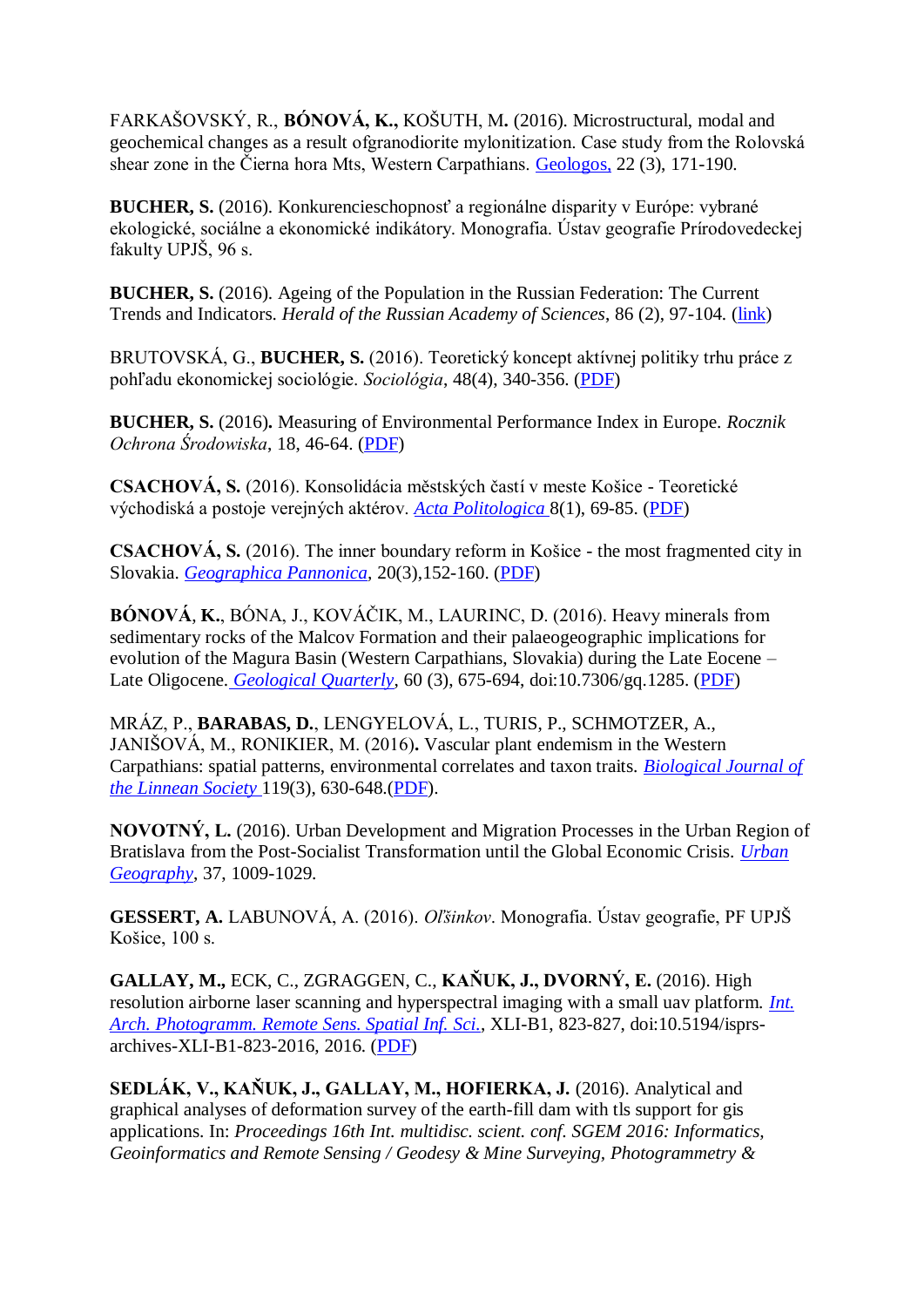*Remote Sensing*, Albena, June 30 – July 6, 2016. Vol. II, p. 101-108, Sofia: STEF92 Technology.

**HOFIERKA, J., HOCHMUTH, Z., KAŇUK, J., GALLAY, M., GESSERT, A.** (2016). Mapovanie jaskyne Domica pomocou terestrického laserového skenovania. *[Geografický](https://www.sav.sk/index.php?lang=sk&doc=journal-list&part=list_articles&journal_issue_no=11113829)  [časopis](https://www.sav.sk/index.php?lang=sk&doc=journal-list&part=list_articles&journal_issue_no=11113829)*, 68, 1, 3-24. [\(PDF\)](https://www.sav.sk/journals/uploads/05031254Hofierka%20et%20al..pub.pdf)

**GALLAY, M., HOCHMUTH, Z., KAŇUK, J., HOFIERKA, J.** (2016). Geomorphometric analysis of cave ceiling channels mapped with 3D terrestrial laser scanning, *[Hydrology and](http://www.hydrol-earth-syst-sci.net/20/1827/2016/)  [Earth System Sciences](http://www.hydrol-earth-syst-sci.net/20/1827/2016/)*, 20, 1827-1849, [\(PDF\)](http://www.hydrol-earth-syst-sci.net/20/1827/2016/hess-20-1827-2016.pdf)

# **Výber 2015**

**NOVOTNÝ, L., PREGI**, **L.** (2015). Changes in ethnic structure of population in the light of recent trends of migration and natural reproduction. *[Geographica Pannonica](http://www.dgt.uns.ac.rs/pannonica/volumes/volume19_4.htm)*, 19(4), 194-211. [\(PDF\)](http://www.dgt.uns.ac.rs/pannonica/papers/volume19_4_5.pdf)

**SEDLÁK, V.** (2015). Geodetic support in the context of GIS for monitoring mechanics of movement of the earth's surface in mining subsidence. *[International Journal of Mechanics](http://naun.org/cms.action?id=2828)*. 9, 279-285. [\(PDF\)](http://www.naun.org/main/NAUN/mechanics/2015/a662003-159.pdf)

TELBISZ, T., BOTTLIK, Z., MARI, L., **PETRVALSKÁ, A.** (2015). Exploring relationships between karst terrains and social features by the example of Gömör-Torna Karst (Hungary-Slovakia)*. [Acta Carsologica,](http://ojs.zrc-sazu.si/carsologica/article/view/1739)* 44(1), 121-137. [\(PDF\)](http://ojs.zrc-sazu.si/carsologica/article/view/1739)

**GALLAY, M., KAŇUK, J.**, **HOCHMUTH, Z.,** MENEELY, J., **HOFIERKA, J., SEDLÁK, V.** (2015): Large-scale and high-resolution 3-D cave mapping by terrestrial laser scanning: a case study of the Domica Cave, Slovakia. *[International Journal of Speleology](http://scholarcommons.usf.edu/ijs/)*. 44(3), 277-291. [\(PDF\)](http://scholarcommons.usf.edu/ijs/vol44/iss3/6)

MÁLIKOVÁ, L., KLOBUČNÍK, M., BAČÍK, V., **SPIŠIAK, P.** (2015): Economic changes in the borderland of the Visegrad group (V4) countries. *[Moravian Geographical Reports](http://www.geonika.cz/CZ/CZresearch/CZMgr.html)*. 23(2), 26-37. [\(PDF\)](http://www.geonika.cz/EN/research/ENMgr/MGR_2015_02.pdf)

**KAŇUK, J., GALLAY, M., HOFIERKA, J.** (2015): Generating time series of virtual 3-D city models using a retrospective approach. *[Landscape and Urban Planning](http://www.sciencedirect.com/science/article/pii/S0169204615000468)*, 139, 40-53.

**HOFIERKA, J.**, KNUTOVÁ, M. (2015): Simulating Spatial Aspects of a Flash Flood Using the Monte Carlo Method and GRASS GIS: a Case Study of the Malá Svinka Basin (Slovakia). *[Open Geosciences](http://www.degruyter.com/view/j/geo.2015.7.issue-1/geo-2015-0013/geo-2015-0013.xml?format=INT)*, 7(1), 118-125. [\(PDF\)](http://www.degruyter.com/dg/viewarticle.fullcontentlink:pdfeventlink/$002fj$002fgeo.2015.7.issue-1$002fgeo-2015-0013$002fgeo-2015-0013.pdf?format=INT&t:ac=j$002fgeo.2015.7.issue-1$002fgeo-2015-0013$002fgeo-2015-0013.xml).

BANDURA, P., **GALLAY, M.** (2015): Morfoštruktúrna analýza povodia Bodvy so zreteľom na Slovenský kras. *[Geografický časopis : Geographical Journal](http://www.sav.sk/index.php?lang=sk&charset=&doc=journal-list&part=list_articles&journal_issue_no=11113683)*. 67(2), 149-168 [\(PDF\)](http://www.sav.sk/journals/uploads/07091046Bandura,%20Gallay.pdf)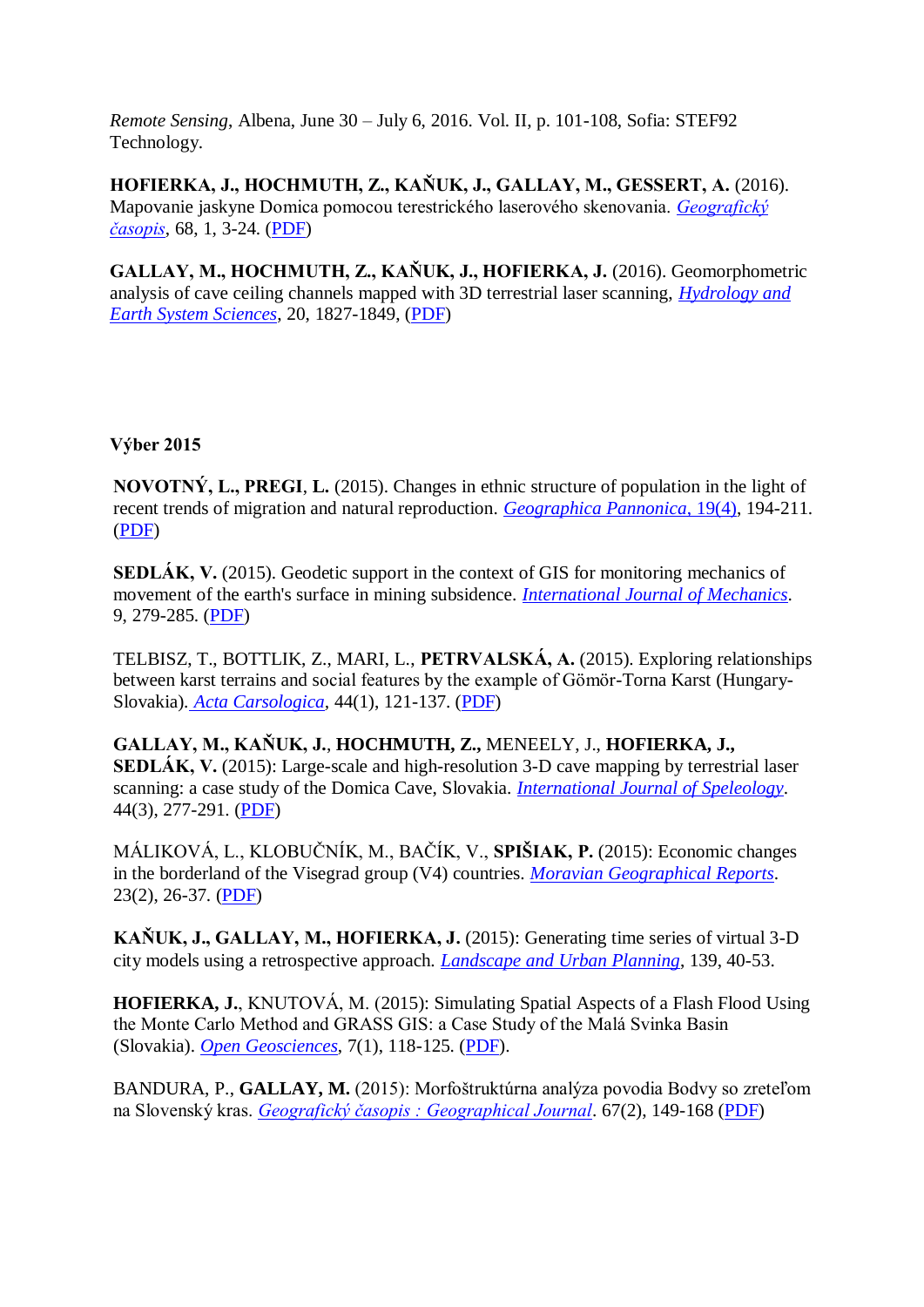**GALLAY, M., KAŇUK, J., HOFIERKA, J.** (2015): Capacity of photovoltaic power plants in the Czech Republic (Kapacita fotovoltických elektrární v Českej republike). *[Journal of](http://www.tandfonline.com/toc/tjom20/11/3#.VOO_By7EGVA)  [Maps,](http://www.tandfonline.com/toc/tjom20/11/3#.VOO_By7EGVA)* 11(3), 480-486. [\(PDF\)](http://www.tandfonline.com/doi/full/10.1080/17445647.2014.935498#abstract)

**Výber 2014**

**BÓNOVÁ, K.,** BELLA, P., **BÓNA**, **J.**, SPIŠIAK, J., KOVÁČIK, M., KOVÁČIK, M., PETRO, Ľ. (2014): Heavy minerals in sediments from the Mošnica cave: implications for the Pre-Quaternary evolution of the middle-mountain allogenic karst in the Nízke Tatry Mts., Slovakia. *Acta Carsologica*, 43(2–3), pp. 297–317. [\(PDF\)](http://ojs.zrc-sazu.si/carsologica/article/view/653)

**HOFIERKA, J., KAŇUK, J., GALLAY, M.** (2014): *[Geoinformatika](http://web.science.upjs.sk/hofierka/geoinformatika.zip)*. Vysokoškolská učebnica, Košice (Univerzita Pavla Jozefa Šafárika), 194 p. [\(PDF\)](http://web.science.upjs.sk/hofierka/geoinformatika.zip)

**PETRVALSKÁ, A.** (2014): *Reliéf Jasovskej planiny v Slovenskom krase*. Monografia. Košice (Univerzita Pavla Jozefa Šafárika), 112 p.

**NOVOTNÝ, L.** (2014): *Procesy priestorovej redistribúcie obyvateľstva a ich vplyv na zmeny štruktúry obyvateľstva vo funkčnom mestskom regióne Košice*. Monografia, Košice (Univerzita Pavla Jozefa Šafárika), 136 p.

**BÓNOVÁ, K.,** BELLA P., KOVÁČIK M., BÓNA, J., PETRO Ľ., KOLLÁROVÁ V., KOVANICOVÁ Ľ. (2014): Alochtónne jemnozrnné sedimenty a ich vztah ku genéze Liskovskej jaskyne (Chočské podhorie, severné Slovensko). *[Acta Geologica Slovaca](http://www.geopaleo.fns.uniba.sk/ageos/articles/abstract.php?path=bonova_et_al&vol=6&iss=2)*, 6, 2, 145-158. [\(PDF\)](http://www.geopaleo.fns.uniba.sk/ageos/articles/bytea.php?path=bonova_et_al&vol=6&iss=2)

**SEDLÁK, V.** (2014): Mathematical Testing the Edges of Subsidence in Undermined Areas. *[Journal of Mining Science](http://www.springer.com/earth+sciences+and+geography/environmental+science+%26+engineering/journal/10913)*, Vol. 50, No. 3, 465–474.

**HOFIERKA, J., KAŇUK, J., GALLAY, M.** (2014). Spatial distribution of photovoltaic power plants in relation to a solar resource potential: a case study of the Czech Republic and Slovakia. *[Moravian Geographical Reports,](http://www.geonika.cz/CZ/CZresearch/CZMgr.html)* 22(2), 26-33. [\(PDF\)](http://www.geonika.cz/EN/research/ENMgr/MGR_2014_02.pdf)

MARTINÁT, S., NAVRÁTIL, J., DVOŘÁK, P., KLUSÁČEK, P., **KULLA, M.**, KUNC, J., HAVLÍČEK, M. (2014). The expansion of coal mining in the depression areas — a way to development? *HUMAN GEOGRAPHIES – [Journal of Studies and Research in Human](http://www.humangeographies.org.ro/)  [Geography](http://www.humangeographies.org.ro/)*, 8(1), pp. 5–15. ISSN-1843–6587 [\(PDF\)](http://www.humangeographies.org.ro/volume-8-issue-1-2014/811-abstract)

BLAŽÍK, T., FALŤAN, V., CHARVÁT, T., MLYNARČÍK, J., **SPIŠIAK**, **P.** (2014): Analýza trhu s poľnohospodárskou pôdou na Slovensku na príklade okresov Dunajská Streda a Liptovský Mikuláš v kontexte transformačných procesov po roku 1989. *[Geografický](http://www.sav.sk/index.php?lang=sk&charset=&doc=journal&journal_no=9)  [časopis / Geographical journal](http://www.sav.sk/index.php?lang=sk&charset=&doc=journal&journal_no=9)*, 66(1), s. 67-85. [\(PDF\)](http://www.sav.sk/journals/uploads/05151056Blazik%20et%20al..pdf)

**NESTOROVÁ DICKÁ**, **J.** (2014): Sociálno-demografické dimenzie postsocialistického mesta. *[Geografický časopis / Geographical journal](http://www.sav.sk/index.php?lang=sk&charset=&doc=journal&journal_no=9)*, 66(1), s. 49-66. [\(PDF\)](http://www.sav.sk/journals/uploads/05151006Dicka.pdf)